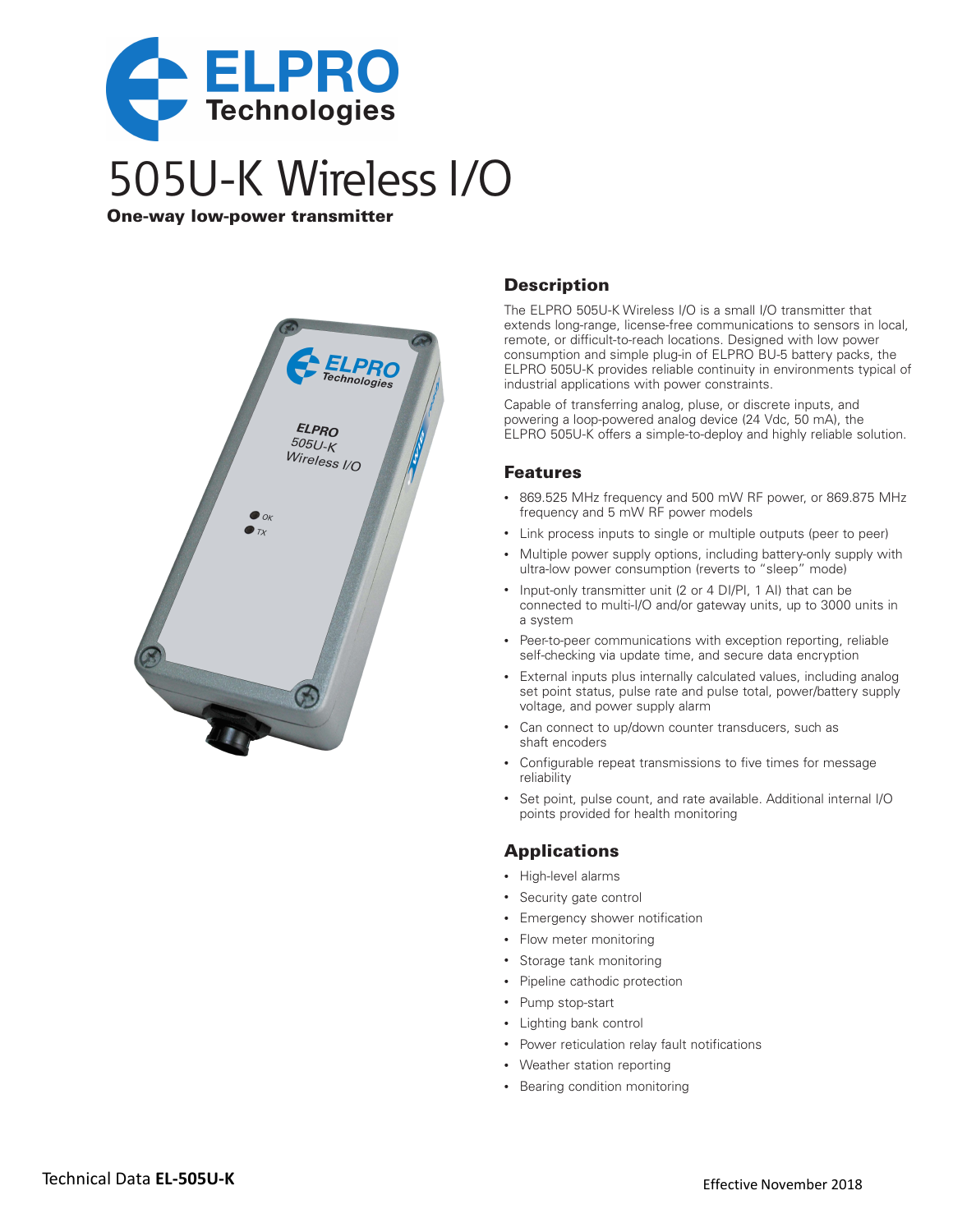## **Specifications**

| <b>SPECIFICATION</b>                  | <b>DESCRIPTION</b>                                                                                                                                                                                                          |  |  |  |
|---------------------------------------|-----------------------------------------------------------------------------------------------------------------------------------------------------------------------------------------------------------------------------|--|--|--|
| <b>Transmitter and Receiver</b>       |                                                                                                                                                                                                                             |  |  |  |
| Frequency                             | 868.525 MHz ①<br>869.875 MHz 2                                                                                                                                                                                              |  |  |  |
| Transmit power                        | 500 mW ①<br>$5 \text{ mW}$ $\textcircled{2}$                                                                                                                                                                                |  |  |  |
| Transmission                          | Frequency modulation (FM)                                                                                                                                                                                                   |  |  |  |
| Modulation                            | Digital frequency shift key (DFSK)                                                                                                                                                                                          |  |  |  |
| Channel spacing                       | 250 kHz                                                                                                                                                                                                                     |  |  |  |
| Data rate                             | 19.2 kbps with forward error correction                                                                                                                                                                                     |  |  |  |
| Range (LoS)                           | 6.2 miles (10 km) @ 500 mW ① 3 EIRP<br>0.62 miles (1 km) @ 5 mW @ 3 EIRP                                                                                                                                                    |  |  |  |
| Antenna connector                     | Female SMA standard polarity<br>Internal gas discharger arrestor protection                                                                                                                                                 |  |  |  |
| <b>Input and Output</b>               |                                                                                                                                                                                                                             |  |  |  |
| Digital inputs                        | TTL voltage 0–1.5 Vdc (on), 3.5–13 Vdc (off)<br>Surge protected, not isolated, voltage-free/NPN contacts<br>2 DI (external, status)                                                                                         |  |  |  |
| Analog inputs                         | 0-24 mA or 0-10V (selectable, over range indication 0-25 mA)<br>Floating differential inputs, common mode voltage 27V<br>Resolution 12-bit, accuracy <0.1%<br>24 Vdc @ 50 mA for external loops provided                    |  |  |  |
| Pulse inputs                          | As per digital input specifications above<br>Maximum pulse rate 10 kHz (50 kHz possible on PI1 using a<br>configurable divider)<br>Pulse width minimum 0.2 ms, volt-free contacts 300 Hz<br>2 PI (pulse total, count, rate) |  |  |  |
| <b>Serial Port</b>                    |                                                                                                                                                                                                                             |  |  |  |
| <b>RS-232</b>                         | 9-pin DB-9 female connector (use for programming only)                                                                                                                                                                      |  |  |  |
| Data rate (bps)                       | 9600 bps                                                                                                                                                                                                                    |  |  |  |
| Serial settings                       | 8 data bits, 1 stop, no parity                                                                                                                                                                                              |  |  |  |
| <b>Protocols and Configuration</b>    |                                                                                                                                                                                                                             |  |  |  |
| System address                        | Configurable system address                                                                                                                                                                                                 |  |  |  |
| Protocols supported                   | ELPRO WIBnet™ up to four retries, CRC error checking                                                                                                                                                                        |  |  |  |
| User configuration                    | E-series configuration utility                                                                                                                                                                                              |  |  |  |
| Configurable<br>parameters            | Individual I/O mappings, analog and digital debounce, update<br>time, analog set points, and sensitivities                                                                                                                  |  |  |  |
| Security                              | 64-bit encryption on radio                                                                                                                                                                                                  |  |  |  |
| <b>LED Indication and Diagnostics</b> |                                                                                                                                                                                                                             |  |  |  |
| LED indication                        | OK/active, TX/link<br>Refer to product manual for further information                                                                                                                                                       |  |  |  |
| Reported diagnostics                  | I/O status                                                                                                                                                                                                                  |  |  |  |
| General                               |                                                                                                                                                                                                                             |  |  |  |
| Size                                  | 6.7" x 2.5" x 1.4" (170 mm x 64 mm x 36 mm)                                                                                                                                                                                 |  |  |  |
| Housing                               | Powder-coated aluminum                                                                                                                                                                                                      |  |  |  |
| Mounting                              | Panel mount/connector and cable lead                                                                                                                                                                                        |  |  |  |
| <b>Terminal blocks</b>                | Weatherproof connector with 3.2' (1m) lead                                                                                                                                                                                  |  |  |  |
| Temperature rating                    | $-40$ to +140°F (-40 to +60°C)                                                                                                                                                                                              |  |  |  |
| Humidity rating                       | 0-99% RH noncondensing                                                                                                                                                                                                      |  |  |  |
| Weight                                | 1 lb (500q)                                                                                                                                                                                                                 |  |  |  |
| <b>Power Supply</b>                   |                                                                                                                                                                                                                             |  |  |  |
| Nominal supply                        | 6 to 30 Vdc, under/over voltage protection<br>9 Vdc battery supply                                                                                                                                                          |  |  |  |
| Average current draw                  | 10 mA @ 12 Vdc (idle) + analog loop 2 (internally generated,<br>24 Vdc/50 mA<br>Sleep mode 140 µA                                                                                                                           |  |  |  |
| Transmit current draw                 | 300 mA @ 12 Vdc                                                                                                                                                                                                             |  |  |  |
| Battery (optional<br>ELPRO BU5-2)     | 6 x AA alkaline batteries 9V, up to 1.4-year service life<br>depending on input configuration<br>Enclosure specifications as per 505U-K enclosure<br>Temperature dependent on battery type used                             |  |  |  |

| <b>SPECIFICATION</b> | <b>DESCRIPTION</b>             |
|----------------------|--------------------------------|
| <b>Compliance</b>    |                                |
| EMC                  | CE: EN 301 489                 |
| RF (radio)           | EN 300 220; AS 4268.2; AS 3548 |
| Safety               | IEC 60950 (RoHS compliant)     |
|                      |                                |

**Note:** Specifications are subject to change.

<span id="page-1-2"></span><span id="page-1-1"></span><span id="page-1-0"></span>

| 10 869.525 MHz available only at 500 mW | <b>3</b> Typical maximum line-of-sight range (check        |  |
|-----------------------------------------|------------------------------------------------------------|--|
| 2 869.875 MHz available only at 5 mW    | country regulations, single hop, repeaters<br>will extend) |  |

## **Accessories**

| <b>PRODUCT CODE</b>        | <b>DESCRIPTION</b>                                                                         | <b>DATA SHEET</b>                      |
|----------------------------|--------------------------------------------------------------------------------------------|----------------------------------------|
| <b>Antennas - 900MHz</b>   |                                                                                            |                                        |
| DG800-1/5                  | Whip antenna, SMA male, angle bracket,<br>-2 dBi gain, 3' (1m) or 16.4' (5m) coaxial cable | TD032046EN                             |
| WH900-SMA                  | Whip antenna, SMA male, -2 dBi gain                                                        | TD032045EN                             |
| CED890EL                   | Dipole antenna, SMA male, mounting bracket,<br>2 dBi gain, 16' (5m) coaxial cable          | TD032048EN                             |
| SG900EL                    | Collinear antenna, N-type female, 5 dBi gain                                               | TD032049EN                             |
| SG900-6                    | Collinear antenna, N-type female, 8 dBi gain                                               | TD032050EN                             |
| YU6-870                    | Yagi antenna, N-type female, 9 dBi gain                                                    | TD032042EN                             |
| YU16-870                   | Yagi antenna, N-type female, 15 dBi gain                                                   | TD032051EN                             |
| <b>Cables</b>              |                                                                                            |                                        |
| CC3/10/20-SMA/BNC          | Coaxial cable kit, 9.8' (3m)/32' (10m)/65' (20m),<br>N-type to N-type, SMA male/BNC male   | TD032019EN<br>TD032020EN<br>TD032021EN |
| CCTAIL-SMA-F/M             | Coaxial cable tail, 24" (600 mm), SMA to<br>N-type female/male                             | TD032023EN                             |
| CCTAIL-BNC-F/M             | Coaxial cable tail, 24" (600 mm), BNC to<br>N-type female/male                             | TD032022EN                             |
| SER-DB9                    | Serial RS-232 cable, DB-9 male to DB-9<br>female, straight through                         | TD032026EN                             |
| <b>Surge Diverters</b>     |                                                                                            |                                        |
| CSD-SMA-2500               | SMA surge diverter for use with<br>CC10/CC20-SMA                                           | TD032030EN                             |
| CSD-N-6000                 | Coaxial surge diverter, bulkhead N female to<br>N female                                   | TD032031EN                             |
| MA15/D/1/S1<br>MA15/D/2/S1 | Power supply surge diverter, 110 Vac/15A<br>Power supply surge diverter, 240 Vac/15A       | TD032029FN                             |
| IOP32D                     | Signal surge diverter, 2 x 2-wire/1 x 4-wire                                               | TD032032EN                             |
| <b>Power Supplies</b>      |                                                                                            |                                        |
| <b>BU5-2</b>               | IP66 battery pack                                                                          | TD032035EN                             |
| PS-DINAC-12DC-OK           | DIN rail power supply, 100-250 Vac, 12 Vdc/2.5A                                            | TD032033EN                             |
| PSG60                      | DIN rail power supply, 85-264 Vac, 24 Vdc/2.5A                                             | TD032034EN                             |
| <b>Mounting Brackets</b>   |                                                                                            |                                        |
| <b>BR-YAGI-KIT</b>         | Mounting bracket kit for Yagi antenna                                                      | TD032072EN                             |
| BR-COL-KIT                 | Mounting bracket kit for collinear antenna                                                 | TD032071EN                             |

# **Ordering**

| <b>PRODUCT CODE</b> | <b>DESCRIPTION</b>                              | <b>FREQUENCY</b> | <b>RF POWER</b> |
|---------------------|-------------------------------------------------|------------------|-----------------|
| 505U-K-868-5M       | Transmit only, 2DI, 1 AI,<br>6-30 Vdc external  | 869.875 MHz      | $5 \text{ mW}$  |
| 505U-K-868-500M     | Transmit only, 2 DI, 1 AI,<br>6-30 Vdc external | 869 525 MHz      | 500 mW          |

**Note:** Specifications are subject to change.